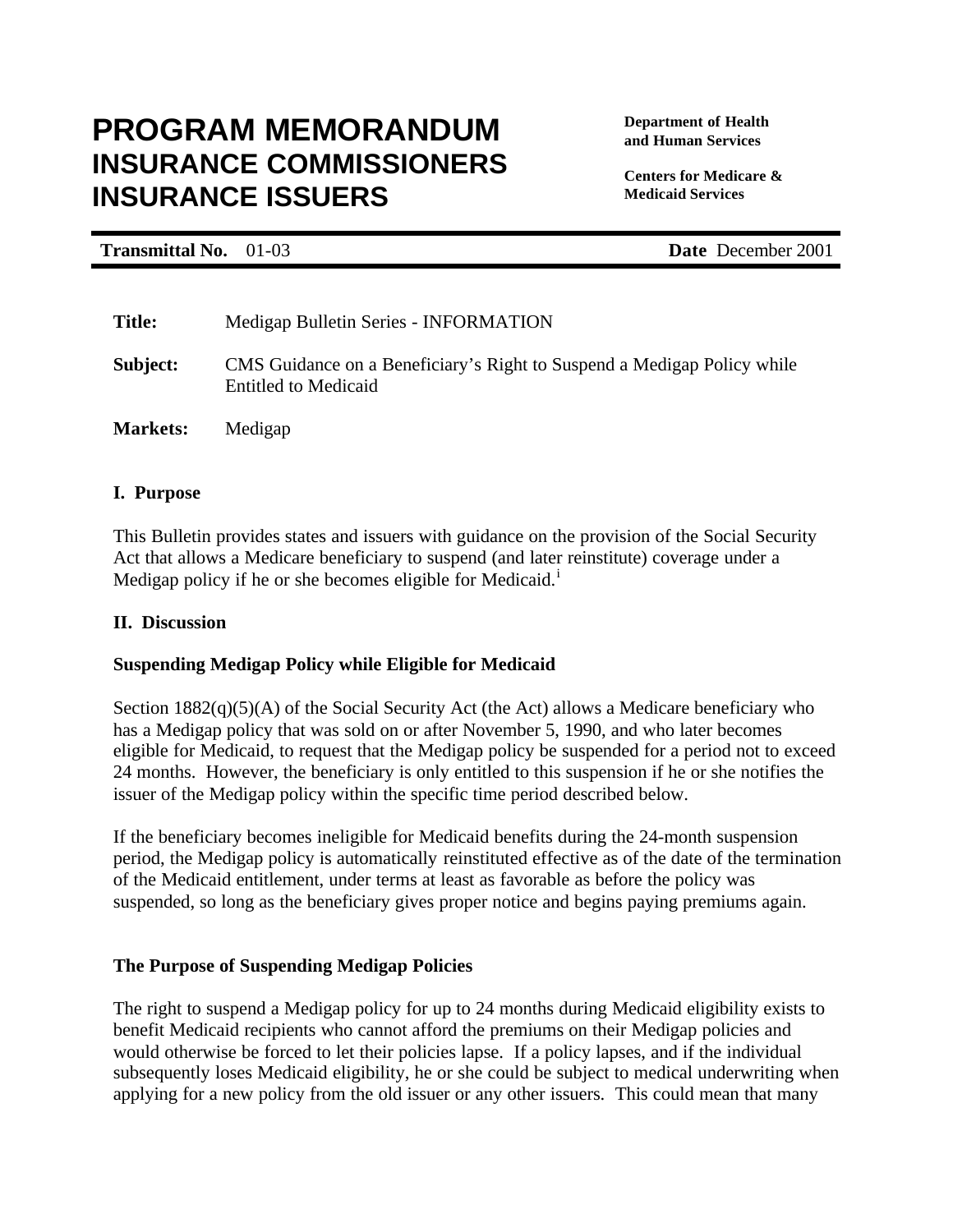issuers would not be willing to sell a policy to him or her. Alternatively, any issuer willing to offer a policy could charge him or her a very high premium as a high risk. Even if not a high risk, the individual could also be charged a higher premium than he or she would otherwise have paid had the old policy not lapsed, based on his or her age at entry into the new policy.

In addition, the individual could be subject to pre-existing condition restrictions under a new policy for up to 6 months, even if he or she could find an affordable policy, since the replacement rule that limits the application of pre-existing condition restrictions would not apply.

## **Suspension of Medigap Policy is at the Beneficiary's Election**

It is the beneficiary's right to request a suspension of the Medigap policy. However, the beneficiary is not required to request the suspension and the law does not require a suspension if it is not requested.

## It is Not Always Advisable for a Beneficiary to Request Suspension During Medicaid Eligibility

Generally, it is expected that a person eligible for Medicaid could not afford the premiums on a Medigap policy and would request suspension. However, suspension may not be advisable in some cases. Sometimes, payment of a constant monthly premium enables an individual to qualify for Medicaid on a spend-down basis. Because Medicaid eligibility is determined on a monthly basis, maintaining the policy keeps the individual from going on and off Medicaid if the individual experiences wide periodic fluctuations in his or her medical costs. Other times, a relative or some other source (other than a health care practitioner, provider or supplier) may be available to help meet the premiums.

Maintaining a Medigap policy under these circumstances may permit the individual to continue a relationship with a physician or other provider who may not accept Medicaid rates. Maintaining the policy may also allow him or her to have better access to physician services in general.

#### **There is no Limitation on How Often a Suspension May be Requested**

The Medigap suspension right may be invoked whenever a beneficiary newly qualifies for Medicaid, assuming that the Medigap policy has not been allowed to lapse. A policy could have lapsed because of nonpayment of premiums, because a suspension period has expired without the beneficiary notifying the issuer, or because of failure to comply with any other requirements for suspension and reinstitution.

#### **When and How a Beneficiary May Request a Suspension**

In order to understand a beneficiary's suspension rights, it is important to understand the relevant timeframes for determining Medicaid eligibility. After an individual **applies** for Medicaid, the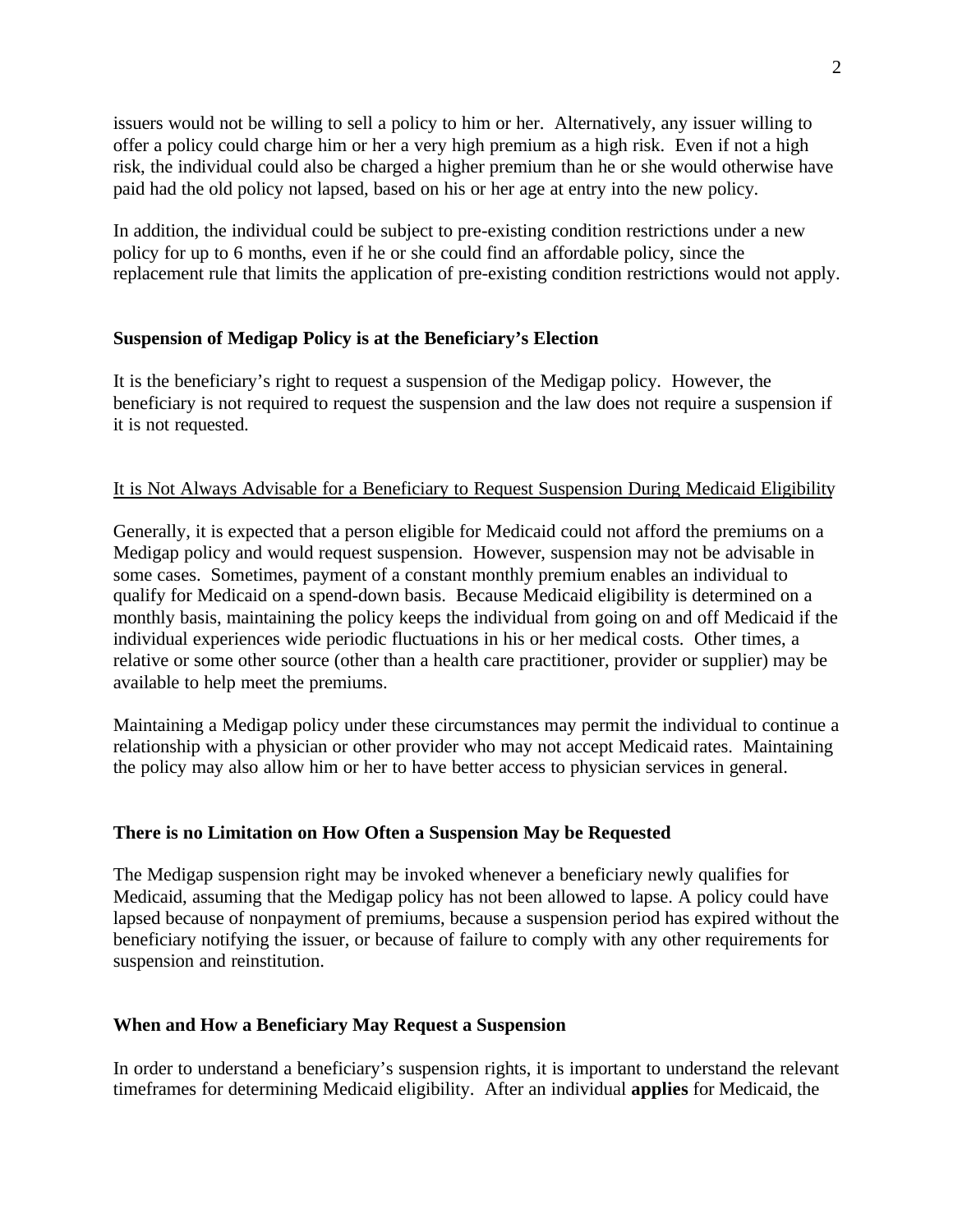state's Medicaid agency makes an **eligibility determination,** usually within 45 days after the application date. The agency then mails a notice of the eligibility determination to the individual. If the person is eligible, the actual effective date of the eligibility is frequently retroactive – it can be as much as 3 months **before the application date**.<sup>ii</sup>

Pursuant to § 1882(q)(5) of the Act, in order to be eligible for suspension of a Medigap policy, an individual must request suspension from the issuer within 90 days "after the date the individual becomes entitled to such assistance." We interpret this date to be the date of the determination rather than the effective date, because in many cases the individual will not even be notified that he or she is eligible until more than 90 days after the effective date.

The suspension period is counted from the date the Medicaid recipient requests suspension to prevent altering an eligibility decision, which was based on the inclusion of Medigap premiums. The suspension period can last for up to 24 months from the date of request, regardless of the actual effective date of the individual's Medicaid eligibility, which may be retroactive.

## **Conditions for Reinstitution of a Suspended Medigap Policy**

If an individual loses Medicaid eligibility any time during the 24-month suspension period, the issuer must reinstitute coverage under the Medigap policy, under underwriting and rating terms that are at least as favorable as those that applied prior to suspension, if the individual requests reinstitution within 90 days after the loss of eligibility. Naturally, the policyholder must also resume payment of premiums on the policy as of the effective date of coverage. The reinstitution must be effective as of the loss of eligibility, not as of the date of the request for reinstitution of coverage.

#### **Reinstitution Requirements for Issuers of Medigap Policies**

Under §  $1882(q)(5)(A)$  of the Act, if the issuer receives timely notice that a policyholder has lost eligibility for Medicaid, the issuer must automatically reinstitute the policyholder's coverage under Medigap pursuant to these requirements.

- 1) Issuers may not apply any waiting periods with respect to pre-existing conditions.
- 2) Issuers must provide coverage which is substantially equivalent to coverage in effect before suspension. CMS would consider this requirement to be satisfied if the issuer provides coverage at least for the same plan the beneficiary had prior to the suspension.
- 3) Issuers must provide a classification of premiums on terms that are at least as favorable to the policyholder as the premium classification terms that would have applied to the policyholder had the coverage never been suspended. CMS would consider this requirement to be met if an issuer prices the policy at the time of